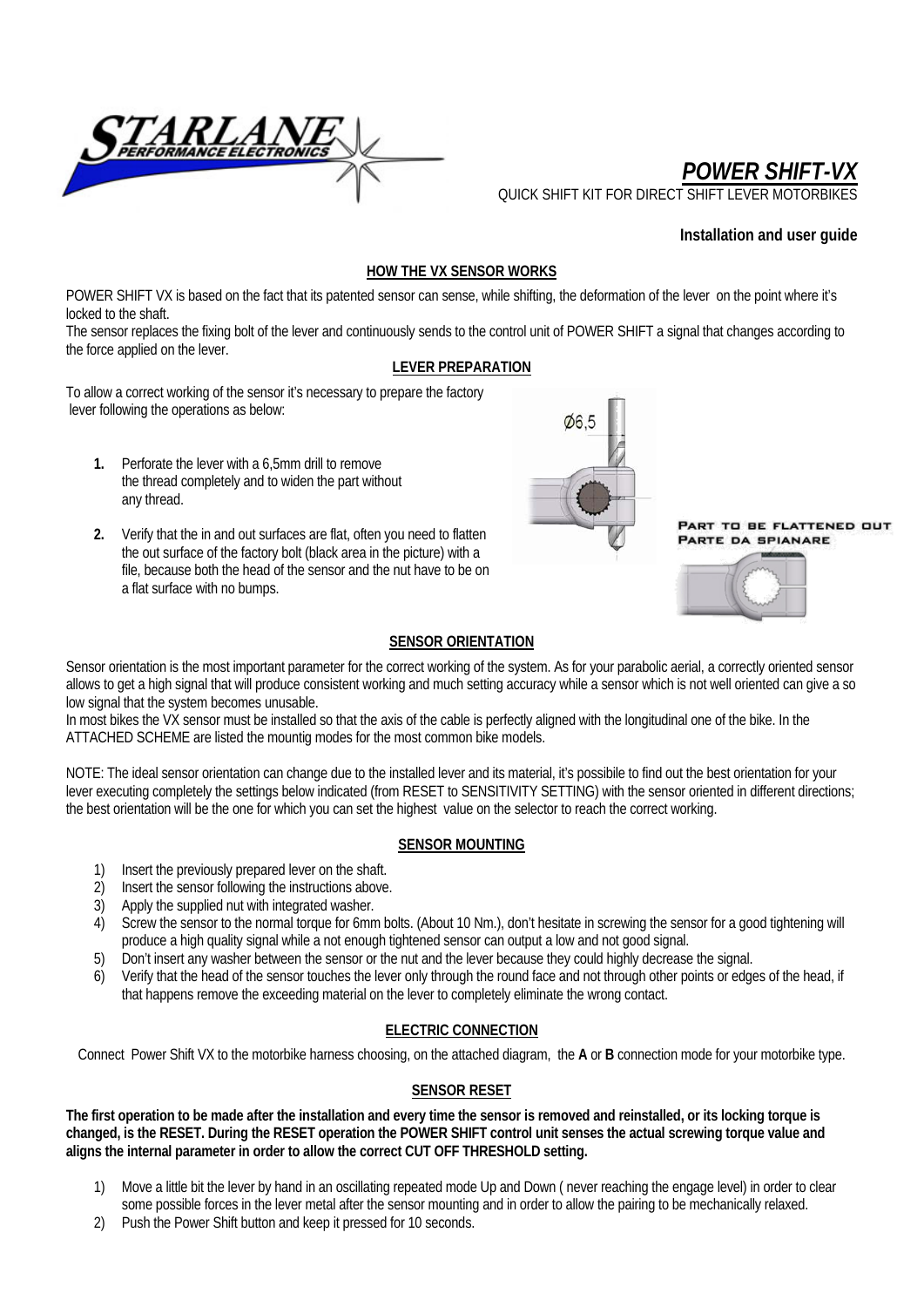3) During the 10 seconds the 2 LEDs will light on than will light off and after that they will start blinking, when blinking stops you can release the button.

NOTE: If after the RESET the red LED keeps ON bring the selector threshold to a higher value till the LED switches off and proceed to the THRESHOLD SETTING .

## **ATTENTION!**

### **If the RESET is not executed correctly each time the sensor is thightened on the lever, the system will not work.**

## **SETTING THE CUT OFF THRESHOLD**

The force at which you wish the system to cut off is set by the 16 steps selector on which the minimum value (high sensitivity) is indicated by "**0**", setting a higher value will result in a stickly behaviour of the lever till the maximum value reached on the "**F**" position.

#### **Working direction**

Power Shift can sense the force in both the lever directions, so Power Shift will work in upshifting like in downshifting, anyway it's possible to limit the intervention in just one direction executing the following operations:

- 1. Switch off Power Shift.
- 2. Press the pushbutton and keep it pressed meanwhile you power on the unit, the 2 LEDs will light on for 1 second, don't release the pushbutton.
- 3. Always keeping pressed the pushbutton, after 10 seconds one LED will light on (ex. GREEN) to show the system has been set to work in just one direction afterwords, when the LED turns off release the pushbutton. Repeating the same steps, the next time the other LED (ex. RED) will light on, in this case the system will work in the opposite direction, if you ulteriorly redo the operation both the LEDs will light on to show the system has been set to work bidirectionally, the direction setting can be repeated at will without any limit.

The sensitivity setting explained below must be executed only for the upshifting and not the downshifting direction.

#### **Setting the Sensitivity**

While the engine is off move by hand the gearshift lever, in upshift direction, till you feel the gear "sticking", the red LED must light on just while you are feeling the "stickness", if the red LED keeps off move the selector anticlockwise, if it lights on before the gear is engaged move it in cloclwise direction.The correct setting is reached when the red LED lights on at the moment of the gear engaging, the green LED lighting on means the cut off has happened.

It's suggested to optimize the setting after a drive test; in order to void the intervention being influenced by possibile dumps, vibrations or unwanted actions by the rider, the optimal setting is always reached looking for the highest value on the selector, set the selector to increasing values till the force on the lever during the ride is too high, then lower the slector value by 1 step. So its always necessary to opt for a higher threshold if you notice undesired cuts or possibile gears coming out after a shifting, if the correct threshold setting on your motorbike is equal or higher than 4-5 it means the sensor installation is outputting a good signal, in the case you had to set te selector to lower values we suggest you to find out a different sensor orientation because the signal could be not optimal, once you change the sensor orientation you must make the sensor reset again.

### **SETTING THE CUT OFF TIME**

The Cut Off time is preset at an optimal value for the most part of the engines at 5 hundreths of second (50 milliseconds), anyway it's possible to set it at will between 3 and 15 hundreths of second.Keeping the button pressed for at least 3 seconds you enter the Cut Off setting mode, realease the button as soon as both the LEDs light on. The LEDs will blink as many times as the hundreths of second actually set, after a 1 second pause they repeat the same sequence.

During the blinking sequence push the button as many times as the desired hundreths to be set.

Ex: with the factory setting of 5 hundreths of second the LEDs execute 2 sequences of 5 blinks separated by a 1 second pause. In order to set the Cut Off time of 4 hundreths, during the blinking, press the button 4 times, the LEDs will execute two sequences of 4 blinks and the procedure will be completed.

### **INVERTING THE ELECTRIC CONTACT TYPE (normally opened-normally closed)**

**Note: In the case it should be necessary, for particular applications, to invert the cut contact, follow the steps below: (Attention: before making this operation verify the electrical connections because the contact inversion could damage the motorbike electronics, harness or some fuses).** 

- 1. Power on Power Shift.
- 2. Move the selector to the "F" position.
- 3. Press and keep pressed the button for 30 seconds, during this time the 2 LEDs will light on, light off and in a while just one will light on (Green or Red depending on the contact type just set).
- 4. Release the button.
- 5. Position the selector on the previous value you found out for the correct threshold setting.

Power Shift is covered by a 12 month warranty against manufacturing defects.- not homologated for pubblic road use

**Starlane** s.r.l. Via Madonna delle Rose, 70 - 24061 Albano S. Alessandro (BG) - Italia - Tel. +39 035-4521007 Fax +39 035-4528208 e-mail:**sales@starlane.com** 

**http://www.starlane.com**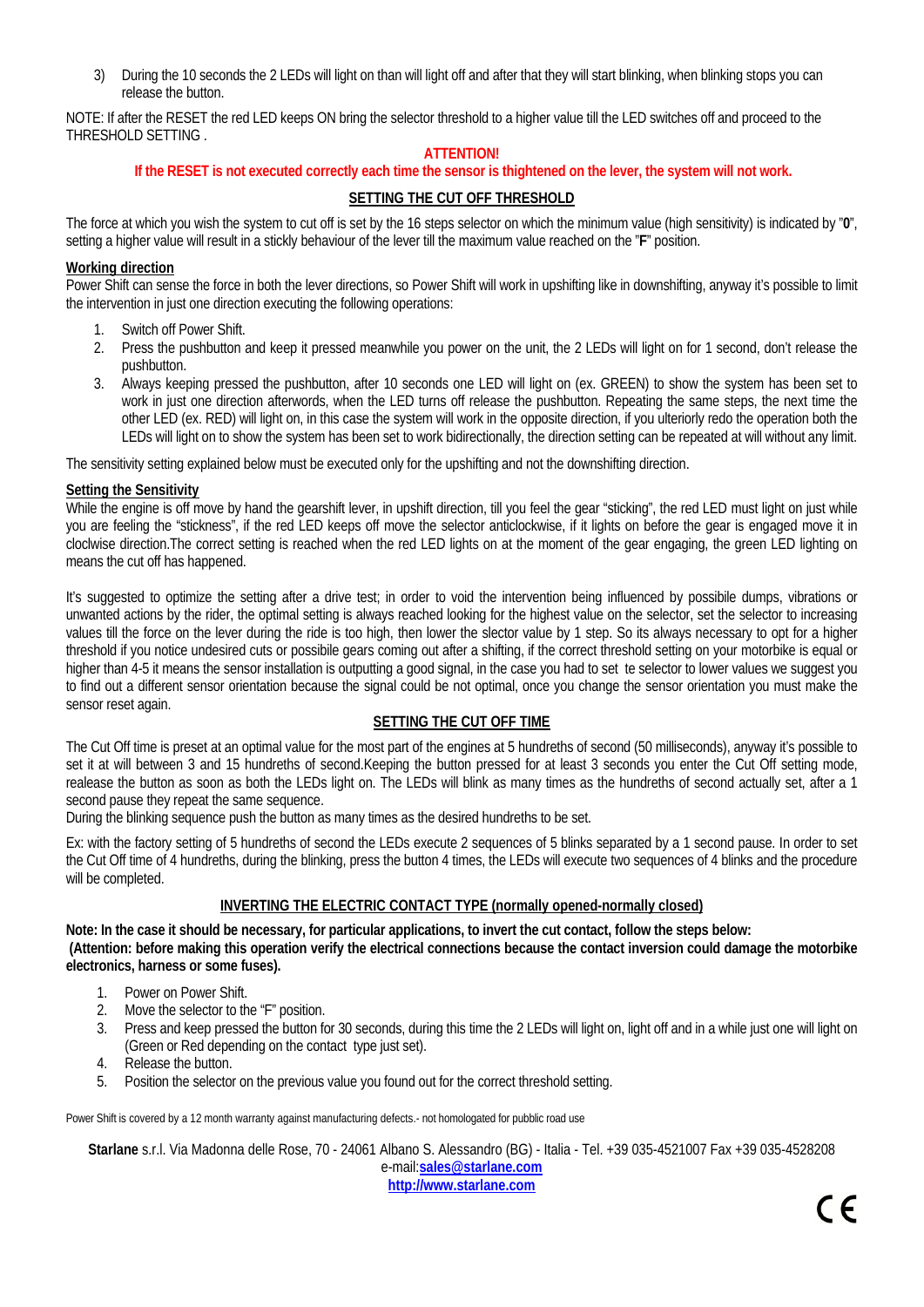

# *POWER SHIFT-VX*

KIT CAMBIO ELETTRONICO PER MOTO CON LEVA DIRETT

## **Manuale d'installazione ed uso**

## **PRINCIPIO DI FUNZIONAMENTO DEL SENSORE VX**

POWER SHIFT VX basa il suo funzionamento sul suo sensore coperto da brevetto che è in grado di rilevare la deformazione della leva del cambio nel punto di fissaggio sull'albero millerighe durante l'azionamento da parte del pilota. Il sensore sostituisce il bullone di fissaggio della leva e invia continuamente alla centralina POWER SHIFT un segnale che varia in funzione della forza applicata sulla leva.

## **PREPARAZIONE DELLA LEVA**

Per consentire al sensore di funzionare correttamente è necessario preparare appositamente la leva del cambio originale eseguendo le operazioni illustrate di seguito:

- **1.** Forare in modo passante la leva del cambio con una punta da 6,5mm in modo da eliminare completamente il filetto e portare a diametro maggiorato la parte di foro non filettata.
- **2.** Verificare che sulla leva le zone di entrata e uscita del foro presentino una superficie piana, spesso può essere necessario spianare con una lima la faccia di uscita del bullone originale (indicata in nero nell'immagine) per far sì che sia la testa del sensore che il dado di bloccaggio appoggino su una superficie piana e priva di bombature.



PART TO BE FLATTENED OUT **PARTE DA SPIANARE** 



## **ORIENTAMENTO DEL SENSORE**

L' orientamento del sensore è il parametro più importante per il funzionamento del sistema. Come per un'antenna parabolica, un sensore orientato correttamente consente il rilevamento di un forte segnale che darà un'ottima costanza di funzionamento e molta precisione nella regolazione mentre un sensore orientato in modo scorretto può dare un segnale talmente basso da rendere il sistema inutilizzabile. Nella maggior parte dei modelli di moto il sensore VX deve essere installato in modo che l'asse di uscita del cavo sia perfettamente in linea con l'asse longitudinale della moto, nella TABELLA ALLEGATA sono elencate le modalità di montaggio per i modelli più diffusi.

N.B.: L' orientamento ideale del sensore può variare in funzione della leva installata e del suo materiale, è possibile individuare sperimentalmente il miglior orientamento per la vostra leva eseguendo completamente le tarature sotto indicate (da RESET a REGOLAZIONE DELLA SENSIBILITÀ) con il sensore orientato in sensi diversi; la soluzione migliore sarà quella per la quale sarà stato impostato il valore più alto sul selettore per il corretto inserimento della marcia.

### **MONTAGGIO DEL SENSORE**

- 1) Inserire sull'alberino del cambio la leva precedentemente preparata.
- 2) Inserire il sensore seguendo le indicazioni sopra riportate.
- 3) Applicare il dado con rondella integrata fornito in dotazione.
- 4) Serrare il sensore alla normale coppia di serraggio per bulloni da 6mm. (Circa 1,2 Kgm.), non esitare a serrare il sensore in quanto un buon serraggio si tradurrà in un segnale di buona qualità mentre un sensore non sufficientemente serrato può dare un segnale scarso e poco affidabile.
- 5) Evitare di inserire rondelle tra il sensore o il dado e la leva in quanto potrebbero ridurre nettamente il segnale rilevato.
- 6) Verificare che la testa del sensore sia a contatto con la leva solo attraverso la corona circolare e non ci siano altri punti o spigoli della testa in contatto, in tal caso asportare leggermente il materiale in eccesso sulla leva finchè il contatto indesiderato non sia completamente eliminato.

### **CONNESSIONE ELETTRICA**

Collegare Power Shift VX all'impianto elettrico della moto scegliendo attentamente sullo schema allegato la modalità di connessione **A** o **B** in funzione del tipo di moto.

### **RESET DEL SENSORE**

**La prima operazione da effettuare dopo l'installazione ed ogni volta che il sensore viene rimosso e rimontato, o ne viene variata la coppia di serraggio, è il RESET. Durante l'operazione di RESET la centralina POWER SHIFT rileva il valore a cui è stato serrato il sensore e azzera i parametri in modo da consentire la corretta regolazione della soglia d'intervento.** 

- 1) Muovere leggermente la leva con la mano in modo ripetuto verso l'alto e il basso (senza mai arrivare all'inserimento delle marce) per eliminare eventuali tensioni del metallo della leva dopo il serraggio e far sì che si assesti l'accoppiamento sull'alberino.
- 2) Premere il pulsante di Power Shift e mantenerlo premuto per 10 secondi.
- 3) Durante i 10 secondi i due LED si accendono poi si spengono e successivamente iniziano a lampeggiare velocemente, al termine del lampeggio rilasciare il pulsante.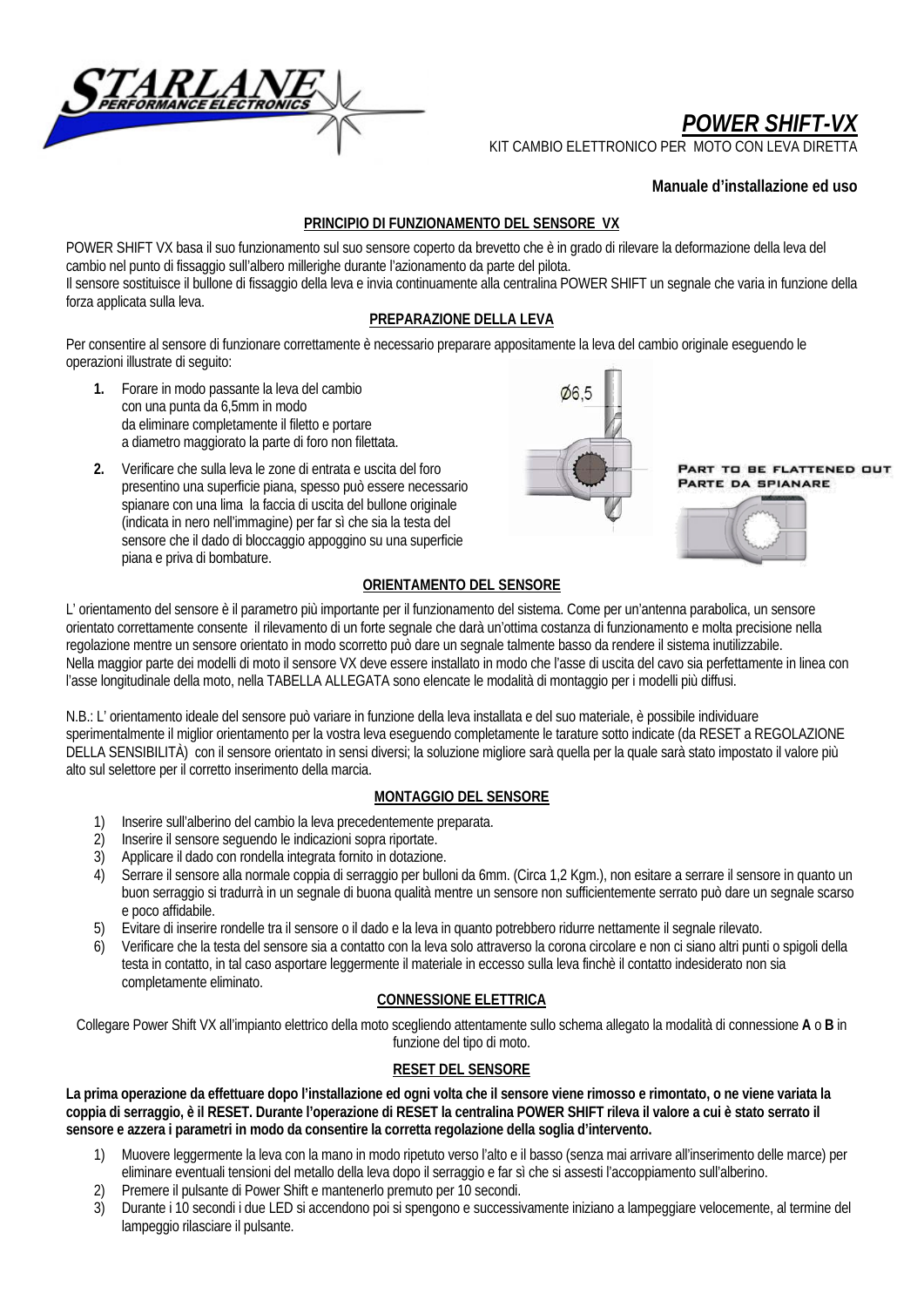N.B.: Se dopo il Reset resta acceso il LED rosso portare la soglia del selettore ad un valore maggiore finchè il LED non sarà spento e procedere con la Taratura Della Soglia.

## **ATTENZIONE!**

### **Se il RESET non è eseguito adeguatamente ogni volta che il sensore viene serrato sulla leva, il sistema non funzionerà correttamente.**

## **TARATURA DELLA SOGLIA D'INTERVENTO**

La forza alla quale si desidera che intervenga il taglio viene impostata attraverso il selettore a 16 posizioni la cui soglia minima (più sensibile) è indicata con "**0**", aumentando il valore si aumenta la durezza il cui valore massimo è raggiunto con la lettera "**F**".

#### **Verso di funzionamento**

Power Shift Speed è in grado di rilevare la forza in entrambi i versi di azionamento della leva, con l'impostazione di fabbrica Power Shift interverrà sia in inserimento che in scalata, è comunque possibile limitare l'intervento a una delle due direzioni eseguendo le operazioni di seguito riportate:

- 1. Togliere alimentazione a Power Shift.
- 2. Premere il pulsante e mantenerlo premuto mentre si da alimentazione, si accenderanno i 2 LED per un secondo, non rilasciare il pulsante.
- 3. Mantenendo sempre premuto il pulsante, dopo circa 10 secondi si accenderà un solo LED (es. VERDE) a indicare che il sistema è stato impostato per intervenire solo in un verso dopodiché, allo spegnimento del LED rilasciare il pulsante.Ripetendo la stessa operazione, la volta successiva si accenderà l'altro LED (es. ROSSO), in tal caso il sistema interverrà nel verso opposto, se l'operazione viene eseguita ulteriormente si accenderanno entrambi i LED ad indicare che il sistema è stato impostato in modo bidirezionale, l'operazione di impostazione del verso può essere ripetuta a piacere senza limiti.

La regolazione della sensibilità di seguito specificata dovrà essere comunque eseguita per il verso di inserimento e non di scalata.

#### **Regolazione della sensibilità**

A motore spento azionare con la mano la leva del cambio, nel senso di inserimento, fino a che si sente "puntare" la marcia, il LED rosso deve attivarsi non appena raggiunto tale "puntamento", se il LED rosso resta spento ruotare il selettore in senso antiorario, se invece si attiva prima che la marcia punti ruotarlo in senso orario. La taratura è corretta se il LED rosso si attiva nell'esatto istante del "puntamento", l'accensione del LED verde indica l'avvenuto taglio di corrente.

E' consigliabile ottimizzare la taratura dopo una prova su strada; per evitare che l'intervento sia influenzato da eventuali sobbalzi, vibrazioni o azioni involontarie del pilota, la taratura ottimale si ottiene cercando sempre il valore di durezza maggiore, impostare il selettore a valori crescenti finchè lo sforzo sulla leva durante la cambiata diventa eccessivo, dopodiché riabbassare il valore del selettore di un 1 punto. E' quindi necessario optare sempre per una soglia più alta se si notano tagli di corrente indesiderati o l'eventuale accidentale uscita di una marcia dopo la cambiata, se l'impostazione della sensibilità corretta per la vostra moto è di valore uguale o superiore alla posizione 4-5 del selettore significa che il montaggio del sensore sta dando un buon segnale, nel caso in cui dobbiate regolare il selettore su posizioni più basse è consigliabile provare a installare il sensore con un orientamento diverso da quello scelto in quanto il segnale può non essere ottimale, una volta variato l'orientamento effettuare nuovamente il RESET.

## **REGOLAZIONE DEL TEMPO DI TAGLIO (CUT OFF)**

Il tempo di Cut Off è pre-impostato ad un valore ottimale per la maggior parte dei motori pari a 5 centesimi di secondo (50 millisecondi), in ogni caso è possibile impostarlo a piacere da 3 a 15 centesimi di secondo. Tenendo premuto il pulsante per almeno 3 secondi si entra in modalità programmazione del tempo di Cut Off, rilasciare il tasto appena si illuminano entrambi i LED. I LED lampeggiano tante volte quanti sono i centesimi di secondo impostati, dopo una pausa di 1 secondo ripetono tale sequenza.

Durante la sequenza di lampeggi premere il pulsante tante volte quanti sono i centesimi di secondo che si vogliono impostare.

Es: con l'impostazione di fabbrica di 5 centesimi di secondo i LED eseguono 2 sequenze di 5 lampeggi separate dalla pausa di 1 secondo. Per impostare il tempo a 4 centesimi , durante i lampeggi, premere quattro volte il pulsante, i LED eseguiranno quindi due sequenze di 4 lampeggi e la procedura sarà terminata.

### **INVERSIONE DEL CONTATTO DI AZIONAMENTO (normalmente aperto-normalmente chiuso)**

**N.B: Nel caso in cui fosse necessario, per applicazioni particolari, invertire il contatto di azionamento, eseguire le operazioni di seguito riportate:** 

 **(Attenzione: prima di effettuare tale operazione verificare le connessioni elettriche perché l'inversione del contatto potrebbe danneggiare l'impianto o i fusibili)** 

- 1. Alimentare Power Shift.
- 2. Posizionare il selettore sulla lettera "F".
- 3. Premere e mantenere premuto il pulsante per circa 30 secondi, durante tale tempo i 2 LED si accendono, si spengono e successivamente se ne riaccenderà solo uno (Verde o Rosso a seconda del tipo di azionamento appena impostato).
- 4. Rilasciare il pulsante.
- 5. Riposizionare il selettore sul valore precedentemente individuato nella fase di taratura.

Power Shift è coperto da garanzia 12 mesi su difetti di fabbricazione – non omologato per uso stradale

**Starlane** s.r.l. Via Madonna delle Rose, 70 - 24061 Albano S. Alessandro (BG) - Italia - Tel. +39 035-4521007 Fax +39 035-4528208 e-mail:**sales@starlane.com** 

**http://www.starlane.com**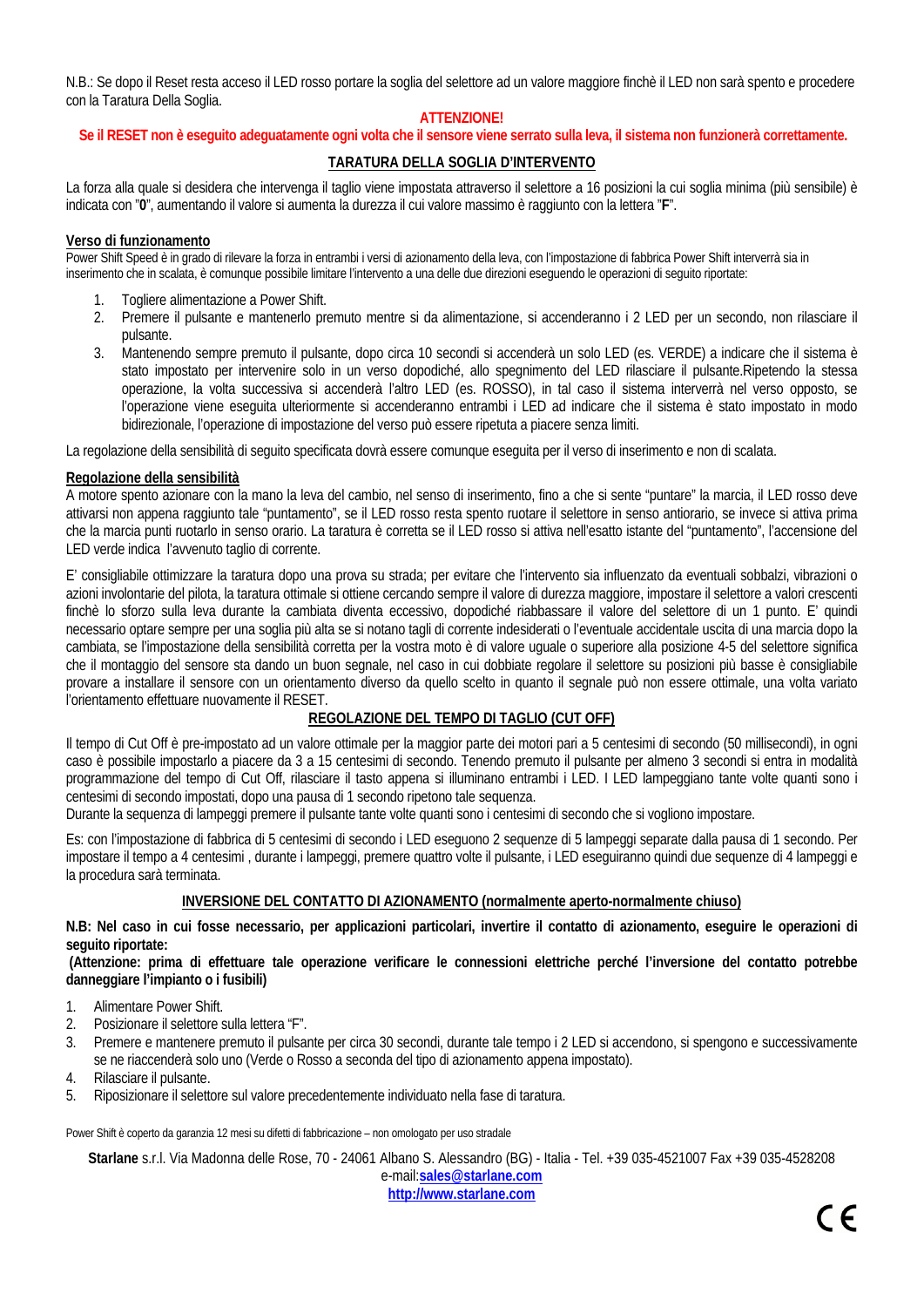

*POWER SHIFT-VX*

KIT CAMBIO ELETTRONICO PER MOTO CON LEVA DIRETTA QUICK SHIFT KIT FOR DIRECT LEVER MOTORBIKES

## **SCHEMA DI MONTAGGIO DEL SENSORE VX**

## **VX SENSOR MOUNTING DIAGRAM**

| $\overline{A}$                                      | B                | C                                                                                                                                                                                                                                                                                                                                                                                                                                                                                                                                 | D  | F  |
|-----------------------------------------------------|------------------|-----------------------------------------------------------------------------------------------------------------------------------------------------------------------------------------------------------------------------------------------------------------------------------------------------------------------------------------------------------------------------------------------------------------------------------------------------------------------------------------------------------------------------------|----|----|
|                                                     |                  |                                                                                                                                                                                                                                                                                                                                                                                                                                                                                                                                   |    |    |
| ಹಿ                                                  | ಹಿ               |                                                                                                                                                                                                                                                                                                                                                                                                                                                                                                                                   | ಹಿ | Ş. |
| YAMAHA YZF<br><b>HONDA CRF</b><br><b>SUZUKI DRZ</b> | <b>HUSKVARNA</b> | APRILIA SXV-RXV *<br>* Sulle moto con leva del<br>cambio in ferro il sensore<br>non deve essere serrato<br>eccessivamente ma<br>solamente il necessario<br>affinché la leva non abbia<br>gioco sull'alberino, un<br>eccesso di serraggio<br>risulterà in un segnale di<br>bassa qualità.<br>*On the bikes with iron<br>lever the sensor must not<br>be tightened excessively<br>but only the minimum<br>necessary to void<br>the lever sliding on the<br>shaft, tightening it too<br>much will result in a bad<br>quality signal. |    |    |